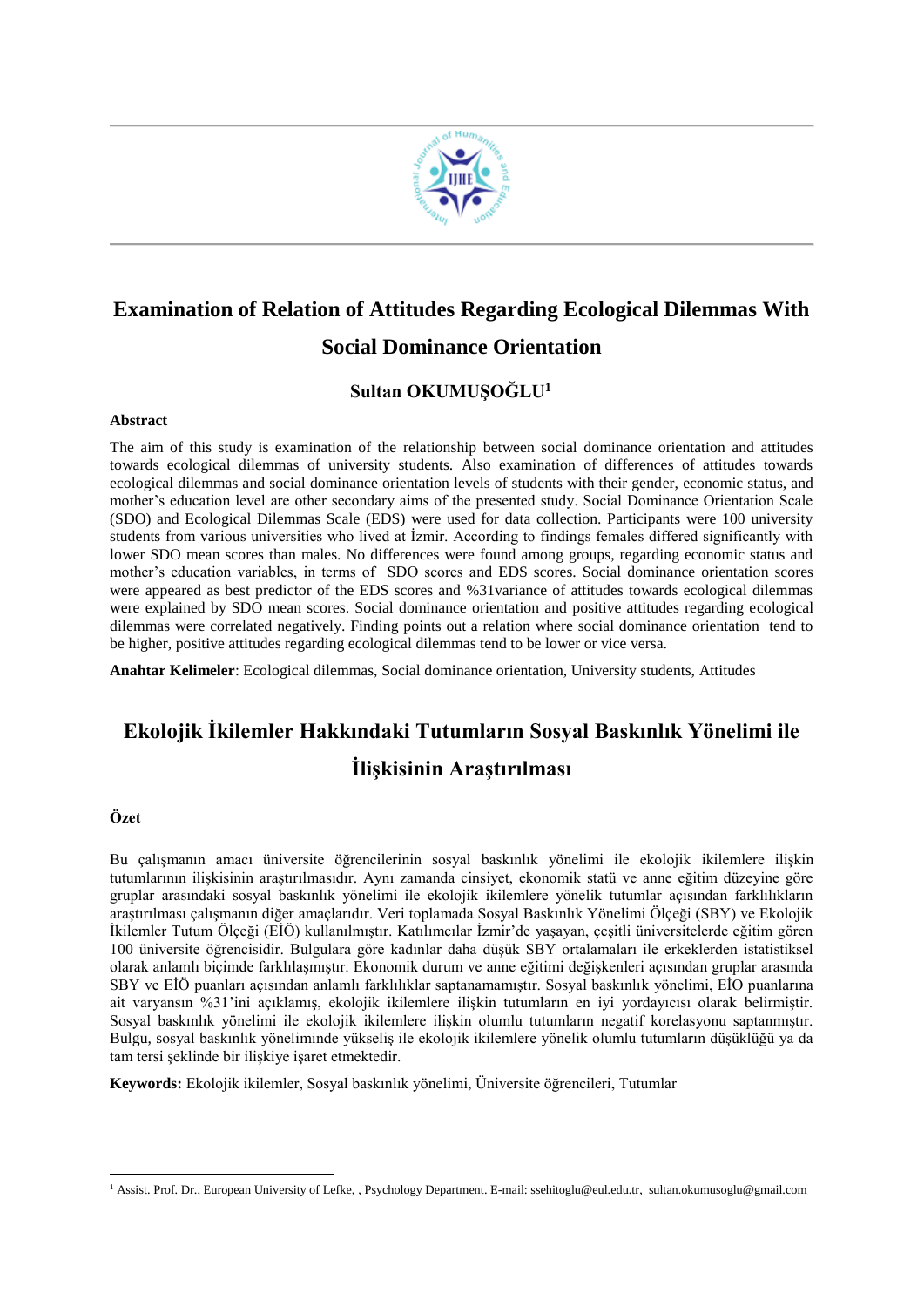#### **Introduction**

Attitudes can be explained as psychological tendencies towards certain objects. A positive or negative psychological tendency which brings out the person's emotions, thoughts and behaviors towards any object which is psychologically significant for that person (Smith, 1968).

Prejudice is nothing but a negative attitude. It is worth to emphasize that the study of prejudice is one of the first study areas of social psychology (Pfeifer & Bernstein, 2003). According to Social Dominance Theory, since social dominance orientation is a predictor of prejudice towards 'the other', it can also be accepted as a powerful predictor of discrimination towards the 'outside groups' in other word so called 'inferior' groups (Sidanius, Pratto, Laar, & Levin, 2004).

Dualistic way of thought creates a separation between mankind and nature. It was suggested that perhaps original dualism between mankind and nature happened when mankind started to interact with nature and aimed to domesticate nature during the ancient times perhaps at the beginning of the Neolithic times. It is clear that mentioned dualistic way of thought which creates a separation between mankind and nature is a product of social constructions (Purser, Park, & Montuori, 1995).

Social constructions are important since they are involved in shaping related concepts regarding the human-nature conceptualizations. As a result it is obvious that social constructions are affecting the mankind-nature relationships. Most important, it is obvious that 'humanity' and 'nature' dualism provide opportunity regarding legitimatization of dominance.

Priority and importance of global ecological balance was emphasized in literature (McKibben, 1989; United Nations Environment Program [UNEP-WCMC], 2016). If carelessness regarding ecosystems keep rising, anxiety arousing ecologically unbalanced condition of globe may go beyond the limits of reversible destruction.Therefore comprehension of the importance of ecosystems and requirements for protection is vital. It is obvious that the mankind is part of the nature (Purser et al., 1995). Without suitable natural environment for example without oxygen which is byproduct of photosynthesis of plants -that has survival value for mankind too- the world will not be suitable for any breathing animals' life, including humans.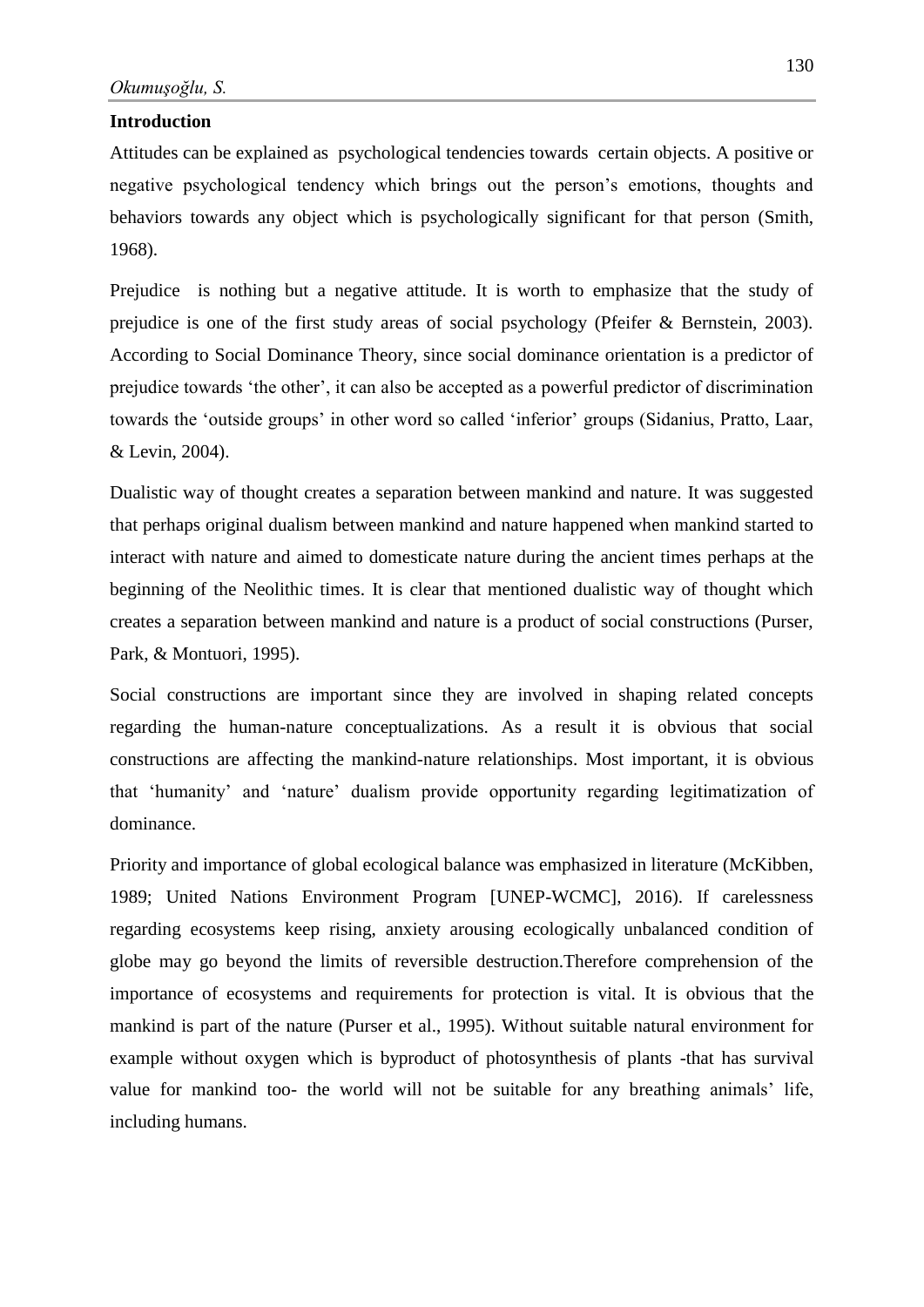Social dominance orientation is accepted as a predictor of prejudice and discrimination towards the 'outside groups' in other words towards the 'inferior other' (Sidanius, Pratto, Laar, & Levin, 2004). Legitimatization of discrimination and hence justification of system, works through superiority beliefs (Jost & Banaji, 1994). It seems that social dominance orientation of mankind has an impact regarding environmental consequences (Milfont, Richter, Sibley, Wilson, & Fischer, 2013). Therefore it can be suggested that social dominance orientation and attitudes regarding ecological dilemmas could be related.

Under the light of the related literature the aim of this study was examination of the relationship between social dominance orientation and attitudes towards ecological dilemmas. At the same time, examination of differences of attitudes towards ecological dilemmas and social dominance orientation of individuals with their gender, socioeconomic status, and mother's education level were the secondary aims of the presented study.

## **Method**

The presented study has a descriptive, cross sectional design.

## **Participants**

Since university students are prospective young professionals of society who has probable impact regarding future of the society, investigation of university students' social dominance and ecological dilemma related attitudes is regarded as important. Data was collected from university students who live at İzmir. Data handled according to availability principle (snowball sampling) from students who are at İzmir to attend to various universities. The only criteria was being a university student. Ethical principles were followed; informed consent was taken from all participants. Participants were 100 university students with age range of 19 to 28. Mean age of participants was calculated as 22.93 (SD=2.09). Demographic information regarding sex, economic status, and mother's education level of participants were presented in Table 1.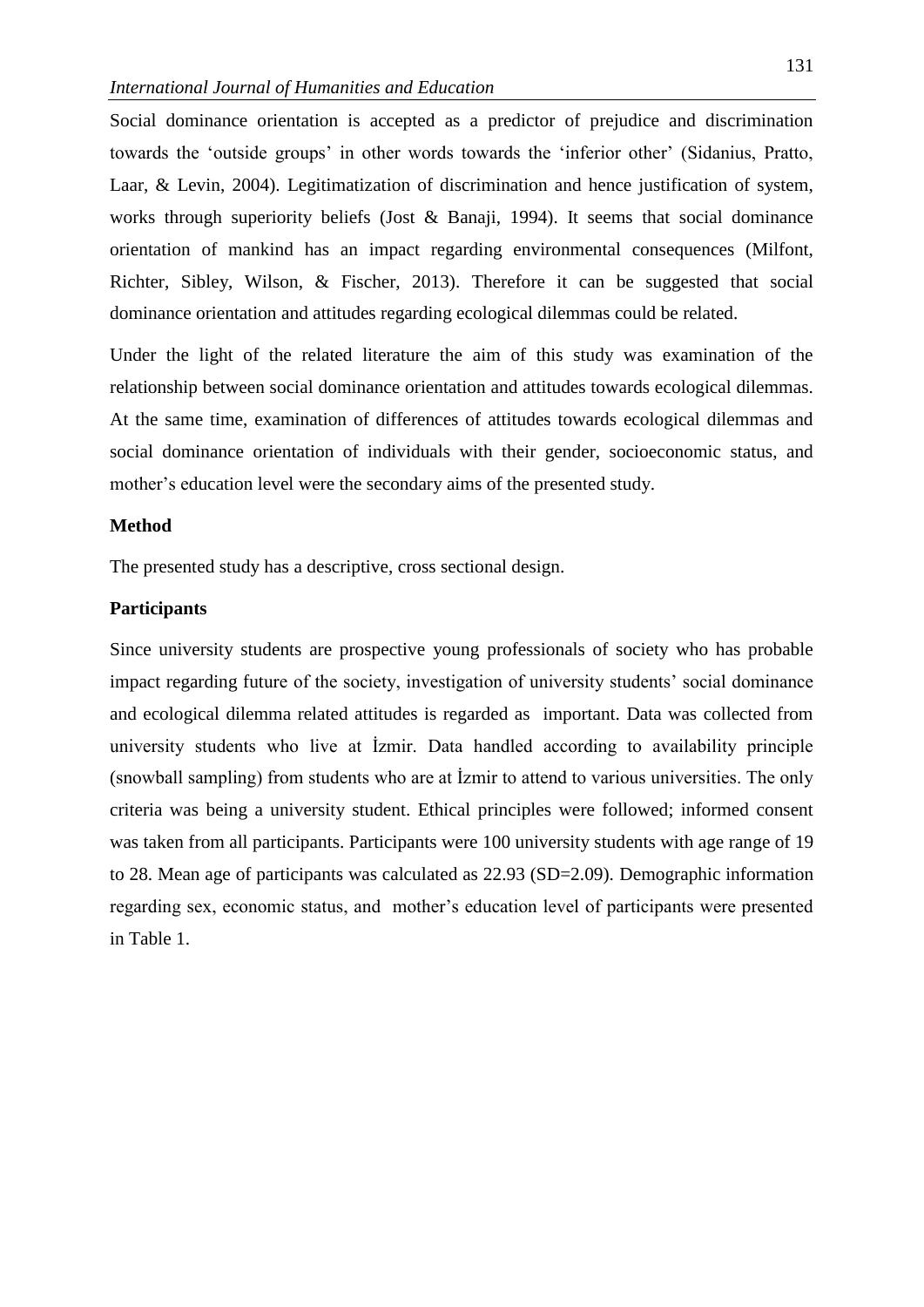| <b>Variables</b> | <b>Groups</b>     | n  |  |
|------------------|-------------------|----|--|
| Gender           | Female            | 66 |  |
|                  | Male              | 34 |  |
| MothEd           | <b>Illiterate</b> |    |  |
|                  | Literate          | 5  |  |
|                  | PrimarySchool     | 48 |  |
|                  | HighSchool        | 30 |  |
|                  | University+       | 16 |  |
| ES               | Lowermiddle       | 5  |  |
|                  | Middle            | 56 |  |
|                  | Highermiddle      | 31 |  |
|                  | High              | 8  |  |

### **Table 1**. **Descriptives of Demographic Variables (N=100)**

MothEd: Education level of participant's mother, ES: Economic status

## **Data Collection Instruments**

### **Demographic Information Form**

Demographic information form was used to get information as participants' age, sex, economic status, and mother's education level.

## **Social Dominance Orientation Scale (SDO)**

Scale targets to measure discriminative and prejudicial attitude tendencies regarding group based superiority beliefs. Sidanius, Levin and Pratto (1996) developed the 7 point likert type original scale which has 16 items. Karaçanta (2002) conducted the Turkish standardization study. Cronbach's alpha, test-retest and split half reliability of the scale was informed as 0.85, 0.86 and 0.79 respectively. Since the scale aims to measure group based dominance orientation, items (2, 4, 7, 9, 10, 12, 14, 15) which are supporting equality and undiscriminating behaviors should be reverse coded.

In the presented study Cronbach's alpha for SDO scale was found as 0.84 and split-half reliability of the scale was found as 0.74.

## **Ecological Dilemmas Attitude Scale (EDS)**

Scale which was developed by Yalçın (2009) and targets to measure attitudes towards ecological dilemmas has 7 items. It is a 5 point likert type instrument (1=completely disagree and 5=completely agree). The items with the numbers 2 and 7 require reverse coding. High scores from scale are accepted as being more 'common interest oriented' regarding ecological dilemmas. On the other hand low scores from the scale interpreted as person's attitudes regarding ecological dilemmas are 'self-interest oriented'. Cronbach's alpha and test re-test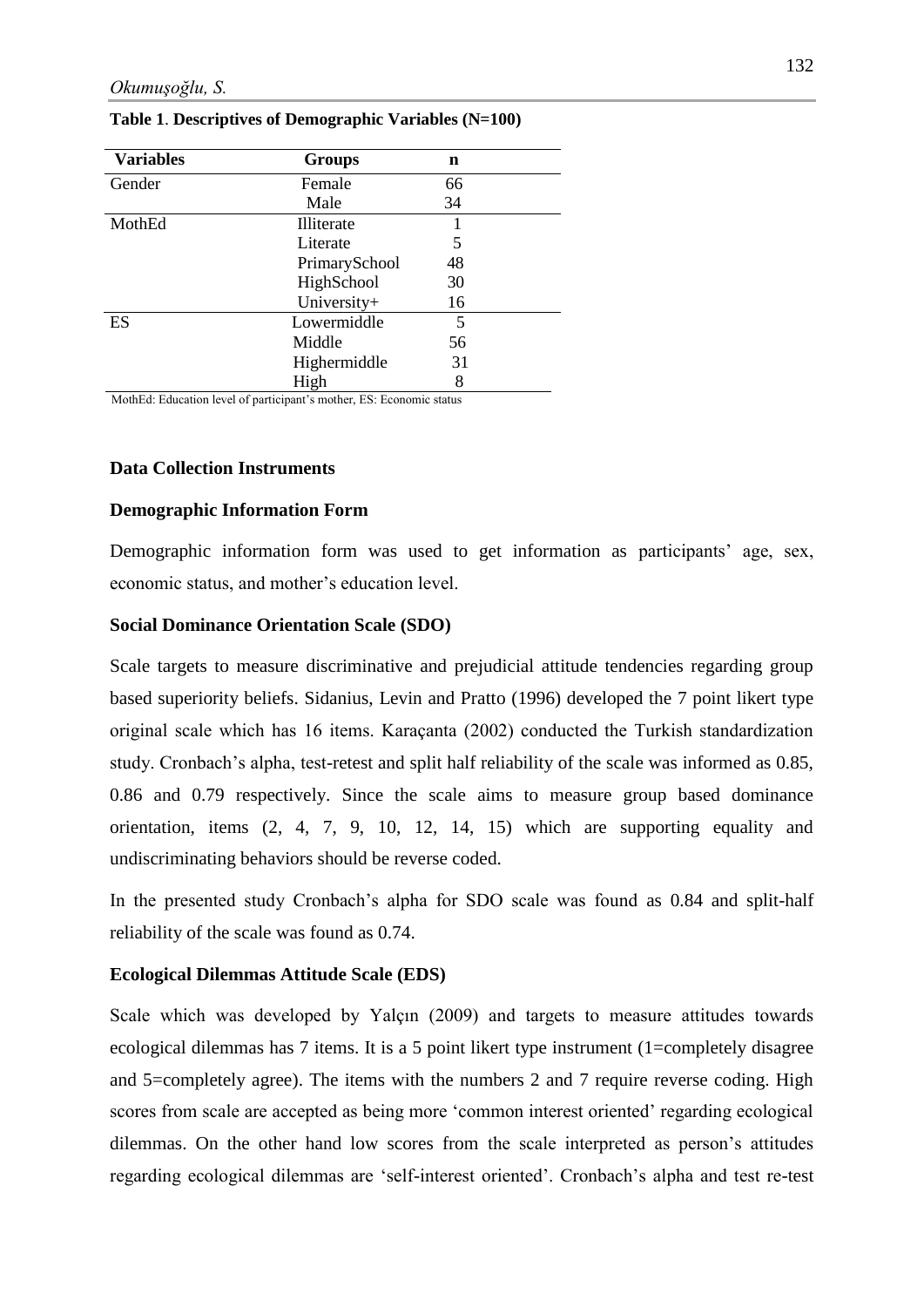results were informed as 0.70 and 0.61 respectively. Since factor analysis revealed two factors, two subscales were informed by Yalçın (2009). 'General welfare dilemmas' factor includes the items 1, 3, 4, 5 and 6 and on the other hand 'common field dilemmas' factor includes the items 2 and 7. In the presented study Cronbach's alpha and split half reliability for EDS were found as 0.62 and 0.80 respectively.

#### **Findings**

# **Results about the differences regarding SDO, EDS, and EDS subscales' scores in terms of gender**

In order to see differences regarding gender, analyses of variance (ANOVA) were used. Statistically significant differences were found between males and females in terms of SDO mean scores  $(F(1,98)=9,605, p=0,003; p<0.05)$ . Findings revealed that males differed significantly with higher SDO mean scores ( $\overline{X}$ =50.88, SD=15.54) from females ( $\overline{X}$ =40.16, SD=16.78). According to this result it can be said that males reported higher social dominance orientation than females.

On the other hand, analyses revealed no statistically significant differences regarding gender in terms of EDS total mean scores, and subscales of EDS. These findings mean that no gender based differences were found between males and females regarding attitudes towards ecological dilemmas, general welfare dilemmas, and comon field dilemmas.

Descriptives and findings about the gender based differences regarding attitudes related with social dominance orientation, ecological dilemmas, general welfare and common field dilemmas were presented in Table 2.

# **Table 2. Descriptives and ANOVA Findings Between Groups Regarding SDO, EDS and EDS Subscales Scores**

| <b>Variables</b> | Group  | N  | $\boldsymbol{\bar{\textbf{X}}}$ | <b>SD</b> | F      | p     |
|------------------|--------|----|---------------------------------|-----------|--------|-------|
| <b>SDO</b>       | female | 66 | 40,16                           | 16,78     | 9,605* | 0,003 |
|                  | male   | 34 | 50,88                           | 15,54     |        |       |
| <b>EDS</b>       | female | 66 | 26,81                           | 4,44      | 1,434  | 0,23  |
|                  | male   | 34 | 25,58                           | 5,60      |        |       |
| <b>EDSGWD</b>    | female | 66 | 20,21                           | 4,22      | 2,725  | 0,10  |
|                  | male   | 34 | 18,64                           | 4,97      |        |       |
| <b>EDSCFD</b>    | female | 66 | 6,60                            | 2,12      | 0,537  | 0,46  |
|                  | male   | 34 | 6,94                            | 2,24      |        |       |

\*p<.05; SDO=Social dominance orientation, EDS=Ecological dilemmas scale, EDSGWD=EDS general welfare dilemmas, EDSCFD= EDS common field dilemmas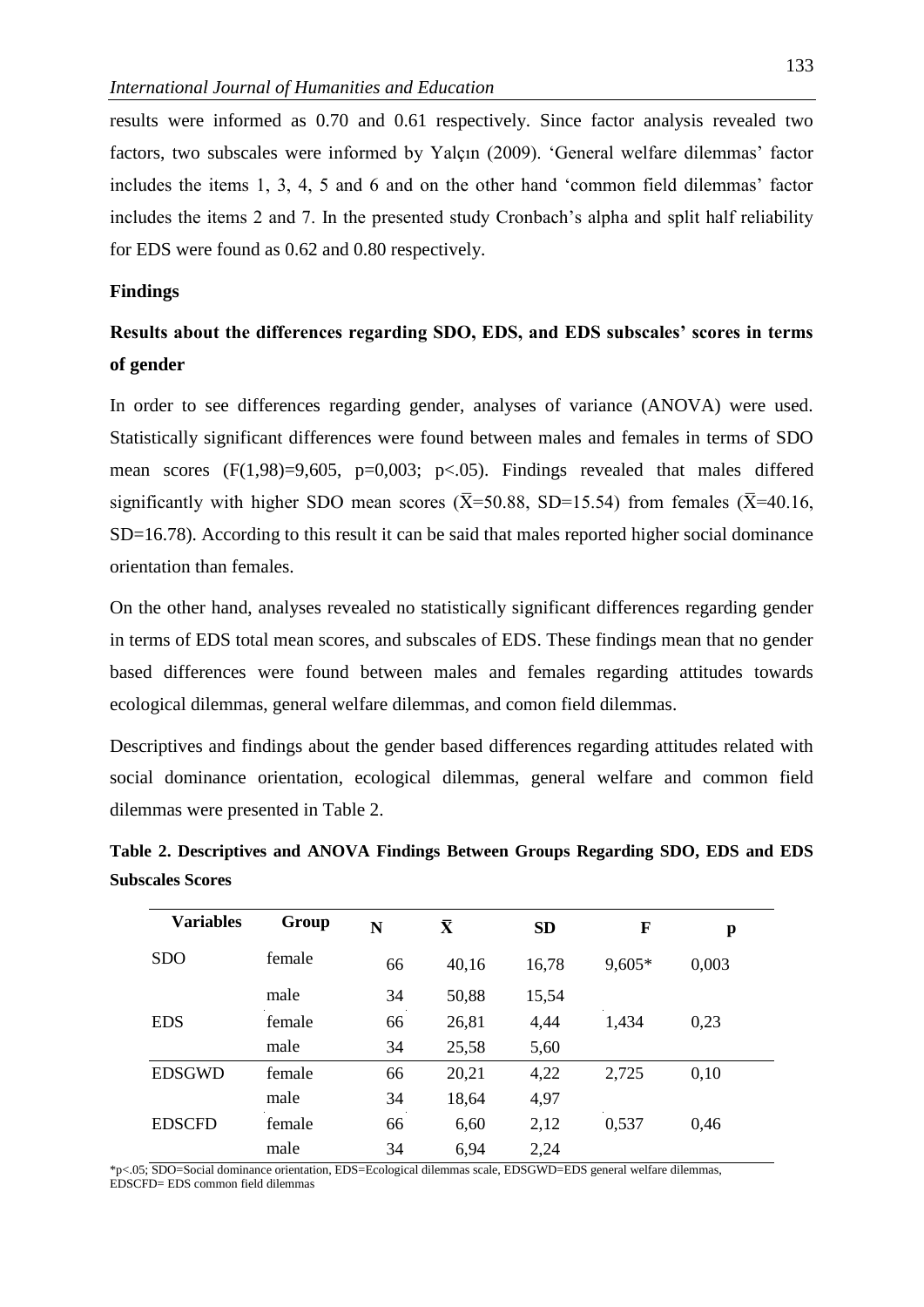# **Results about the differences regarding SDO, EDS, and EDS subscales scores between different economic status groups**

ANOVA which was conducted to see differences regarding economic status revealed no significant differences between groups in terms of SDO  $(F(3,96)=1.251, p=0.29, p>0.05)$ , EDS (F(3,96)=1.030, p=0.38, p>0.05), general welfare dilemmas (F(3,96)=1.087, p=0.35,  $p>0.05$ ), and common field dilemmas (F(3,96)=0.437, p=0.72, p $>0.05$ ).

According to these results it can be said that no differences regarding different economic status levels were found in terms of attitudes towards ecological dilemmas, general welfare dilemmas, and comon field dilemmas in this sample.

# **Results about the differences regarding SDO, EDS, and EDS subscales scores in terms of mother's education**

Since there were only one case in terms of 'illiterate' category of mother's education level, statistical analyses were conducted with four educational levels via exclusion of this category to see attitude differences regarding SDO, EDS and subscales of EDS on the base of mother's education level. Results of variance analyses revealed no statistically significant differences in terms of SDO (F(3, 94)=2.436, p=0.07), EDS (F(3, 94)=2.025, p=0.12), and general welfare dilemmas (F(3, 94)=1.147, p=0.33), and common field dilemmas (F3, 94)=0.977, p=0.40) mean scores of groups that based on mother's education level. It can be said that no differences were found on the base of mother's education level regarding these participants' attitudes in terms of social dominance orientation and ecological dilemmas.

#### **Results of correlation analysis**

Correlation analyses were conducted regarding relationships of variables as mother's education, economical status, social dominance orientation, total EDS scale scores and subscales of EDS which are 'general welfare dilemmas' and 'common field dilemmas' attitudes.

According to findings of correlation analyses which performed through Pearson correlation coefficient, mother's education correlated positively with economic status (r=.279, p=.005, p<.05). Which means higher economic status is related with higher education level of mother or vice versa.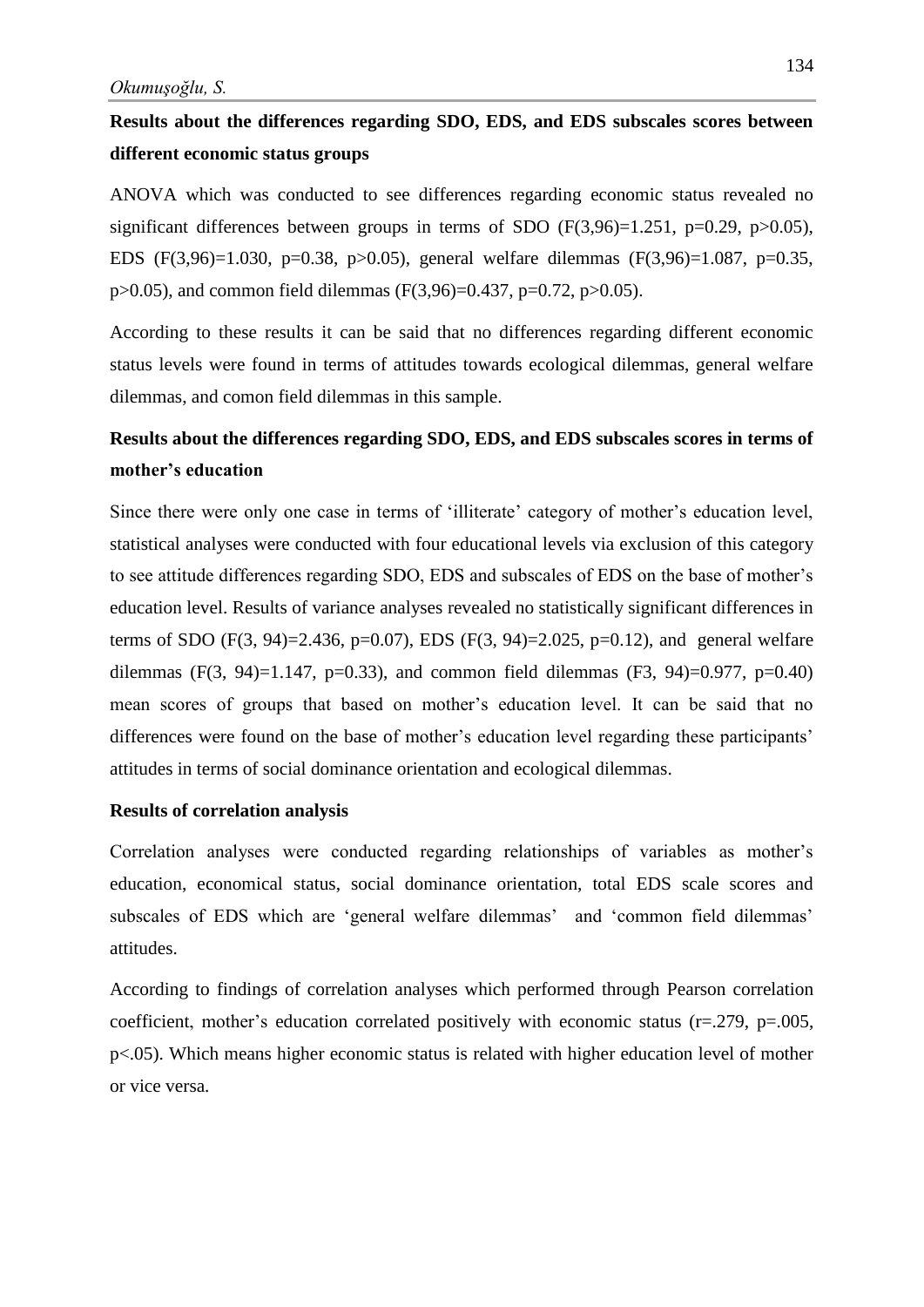SDO scores correlated negatively with EDS scores ( $r = -0.558$ ,  $p = 0.00$ ,  $p < 0.05$ ) and subscale of EDS 'general welfare dilemmas' ( $r=$  -.510,  $p=$  .000,  $p<$  .05). It can be said that higher social dominance orientation is related with lower ecologically sensitive attitudes or vice versa.

Total EDS scores was found positively correlated with subscales of EDS as EDS 'common field dilemmas' (r= .376, p= .000, p< .05) and 'general welfare dilemmas' (r= .897, r= .000, p< .05). Relations between variables were presented at Table 3.

| Variables              | Mother's Ed | EconomicSt | <b>SDO</b>  | <b>EDS</b>  |         | EDSCFD EDSGWD |
|------------------------|-------------|------------|-------------|-------------|---------|---------------|
| Mother's Ed            |             |            |             |             |         |               |
| EconomicSt $,279^{**}$ |             | 1          |             |             |         |               |
| <b>SDO</b>             | $-.005$     | $-114$     |             |             |         |               |
| <b>EDS</b>             | ,012        | ,169       | $-0.558$ ** |             |         |               |
| <b>EDSGFD</b>          | $-.052$     | ,064       | $-191$      | $,376^{**}$ |         |               |
| <b>EDSGWD</b>          | ,038        | ,151       | $-.510**$   | $,897***$   | $-.072$ |               |

|  | <b>Table 3. Correlations Between Variables</b> |  |  |
|--|------------------------------------------------|--|--|
|--|------------------------------------------------|--|--|

\*\*correlation is significant at 0,001 level, Mother'sEd=Mother's education level, EconomicSt=Economic status, SDO=Social dominance orientation, EDS=Ecological dilemmas scale, EDSGWD=EDS general welfare dilemmas, EDSCFD= EDS common field dilemmas

#### **Results of regression analysis**

Predictors of ecological dilemmas (EDS scores) were examined through stepwise regression analyses. As can be seen from Table 4, social dominance orientation (SDO) was appeared as best predictor of the EDS and %31variance of EDS were explained by SDO scores.

| Table 4. Predictors of EDS According to Stepwise Regression Analyses |  |  |
|----------------------------------------------------------------------|--|--|
|----------------------------------------------------------------------|--|--|

| <b>Predictors</b> | R | $R^2$       |          | <b>B</b> eta   |           |       |
|-------------------|---|-------------|----------|----------------|-----------|-------|
| <b>SDO</b>        |   | 0,558 0,312 | $-0,159$ | $-0,558$ 0.024 | $44,387*$ | 0.000 |

\*p<0.05 SDO=Social dominance orientation, EDS=Ecological dilemmas scale

#### **Discussion**

The aim of this study was examination of the relationship between social dominance orientation and attitudes towards ecological dilemmas. At the same time, examination of differences of attitudes towards ecological dilemmas and social dominance orientation levels of students with their gender, socioeconomic status, and mother's education level were the secondary aims of the presented study.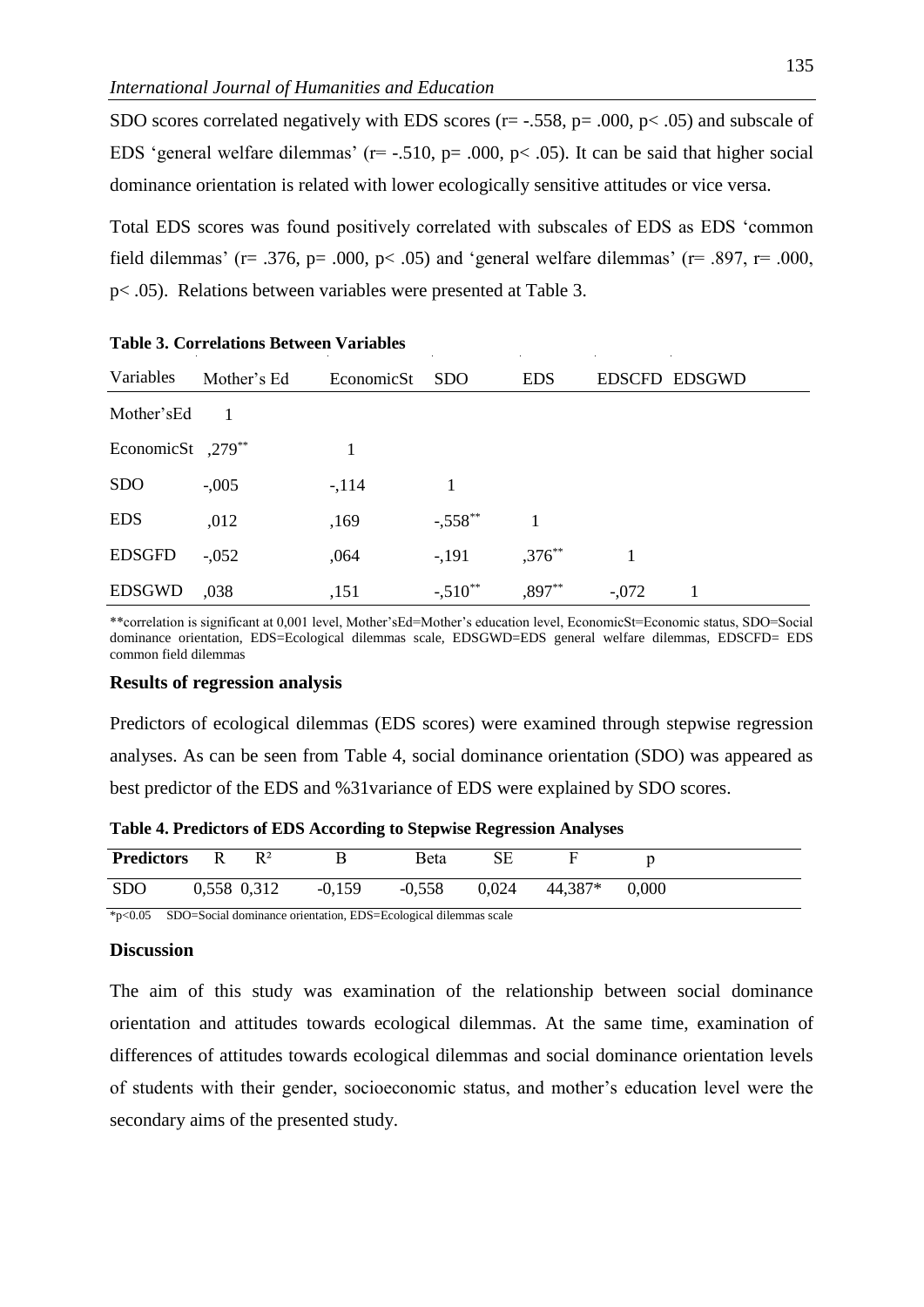Findings revealed that males differed significantly with higher social dominance orientation scores from females. Result seems parallel with literature (Okumuşoğlu, 2017; Schmitt, & Wirth, 2009; Sidanius, Pratto, & Mitchell, 2001). Females tend to have less group based discriminative attitudes than males. Social identity theory suggests that gender identity can be one of the factors which has relation with differing group based dominance attitudes between males and females (Dambrun, Duarte, & Guimond, 2004).

On the other hand no differences were found between males and females regarding attitudes towards ecological dilemmas and EDS subscales scores which are 'general welfare dilemmas' and 'common field dilemmas'. It was suggested that (Stern, Kalof, Dietz, & Guagnano, 1995) values and beliefs may be underlying factors which are related with gender differences in terms of environmental attitudes. Beliefs predicted by values and on the other hand attitudes are related with beliefs; hence all three concepts are related (Stern et al., 1995). Since both male and female participants of the presented study are university students, it can be thought that being a university student resulted more homogeneous values and beliefs and hence more homogeneous attitudes regarding ecological dilemmas.

As can be seen in results while males tend to have higher group based discriminative attitudes, no gender based differences were found in terms of attitudes regarding ecological dilemmas for this sample.

It was informed that chalenging gender related norms related with negative consequencies (Yu et al., 2017) and young people commonly endorse gender inequality norms (Kagesten et al., 2016). In literature it was also claimed that interactions of growing child with social environment, with social ecology of the society is important while learning gender based norms (Basu, Zuo, Lou, Acharya, & Lundgren, 2017) and it was emphasized that formation of certain attitudes are more related with male role norms than other attitudes (West, 2016). Social dominance orientation could be one of them. Perhaps since group based discrimination is related with male role norms and also related with having more rights via gender, any change in terms of related attitudes could be difficult. Since it means giving up from something which seems as a 'birth righ' for males, any change in terms of mentioned attitudes could be difficult. Future studies targeting related factors and interactions of factors are needed to investigate why while some attitudes are becoming homogeneous as a result of some factors for example as a result of education, while others not.

Analyses revealed no significant differences between different economic status groups in terms of SDO, EDS, and EDS subscales scores. Also, no statistically significant differences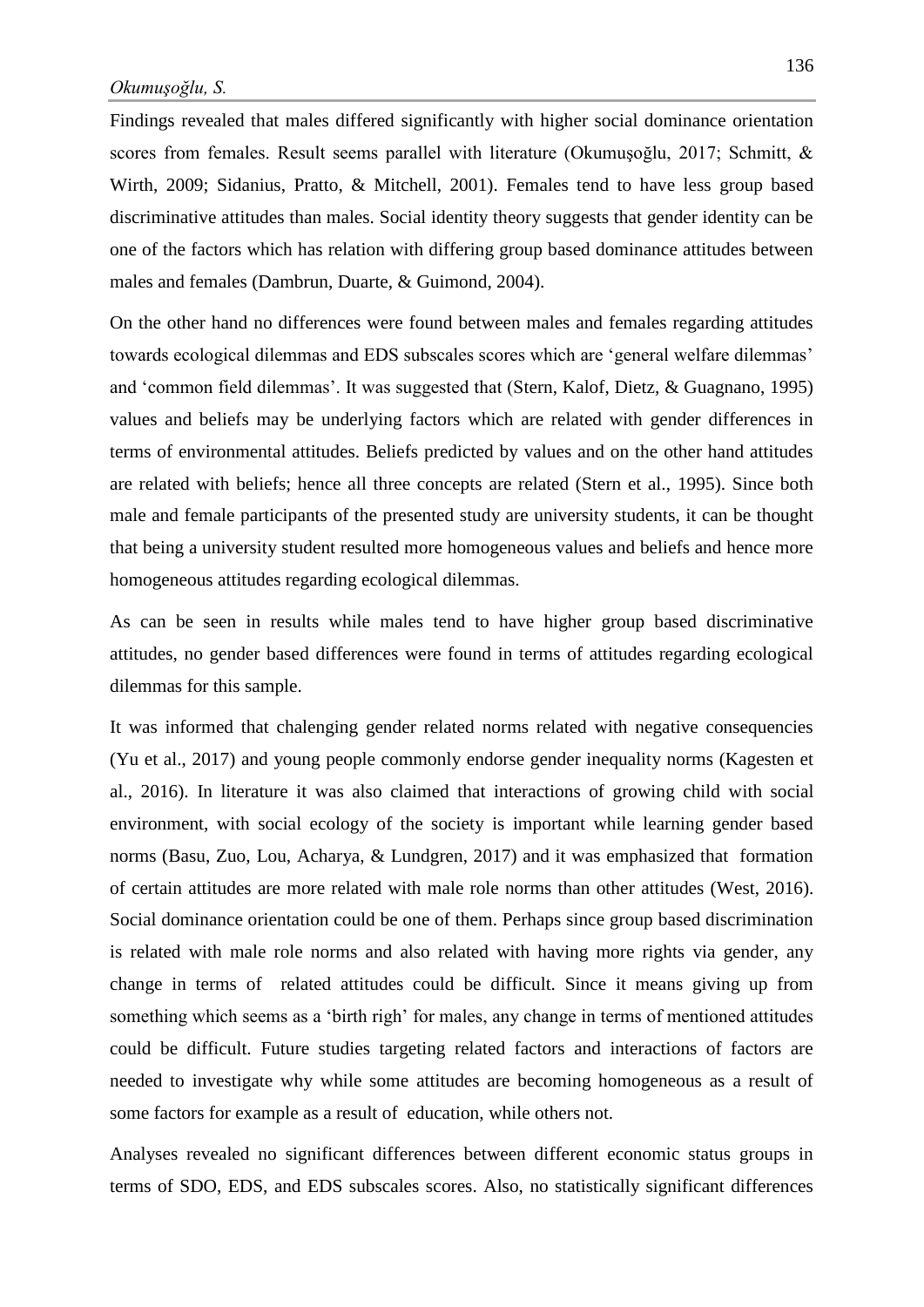were found regarding SDO, EDS, and EDS subscales scores in terms of mother's education. Since the participants were university students who are studying at İzmir region of Turkey it can be accepted as a limitation in terms of generalizability of the findings. Some factors which might be related with this homogeneity like being a university students, and general social climate should be examined via prospective studies. For example wider society based sampling which includes participants from various regions of Turkey with different educational levels, with different occupations is proposed. Also quato sampling for providing a certain level of equivalence in groups regarding related factors as different mother education levels is proposed and lack of this can be mentioned as a limitation of the presented study.

Socialization hypothesis claim that an adult's values and beliefs therefore an adult's attitudes are related with the socio economic conditions of the childhood of his or her own (Egri & Ralston, 2004). On the other hand in literature it was suggested that birth cohort plays an important role regarding individual's attitudes, values and beliefs. Environmental concern variations are link to birth cohort changes (Mohai & Twight, 1987). It was also suggested that related factors regarding attitudes towards ecological dilemmas changes across times. According to this, for example ideas regarding funds for environmental protection or environmental concerns are not related to some factors as exposure to environmental events, social structure and cultural context in linear ways which is constant across birth cohorts. On the contrary it was claimed that attitudes regarding ecological concerns related to various mentioned factors in nonlinear ways (Pampel & Hunter, 2012).

In this sample self-report of economic condition due to family income was handled. As pointed out by Oakes and Rossi (2003) socio economic status is a multidimensional concept and therefore its measurement is difficult. Regarding the fact that all participants are university students their social level can be accepted as equal and for this sample this might be a reason of no difference finding among different mother's education levels and different family economic levels in terms of SDO, EDS, and EDS subscales scores.

Social dominance orientation was appeared as best predictor of the EDS scores and %31variance of attitudes towards ecological dilemmas were explained by social dominance orientation tendencies. Social dominance orientation and positive attitudes regarding ecological dilemmas were correlated negatively. Which points out a relation where positive attitudes regarding ecological dilemmas tend to be high, social dominance orientation tend to be low, or vice versa. It seems parallel with the claim which suggests a relation between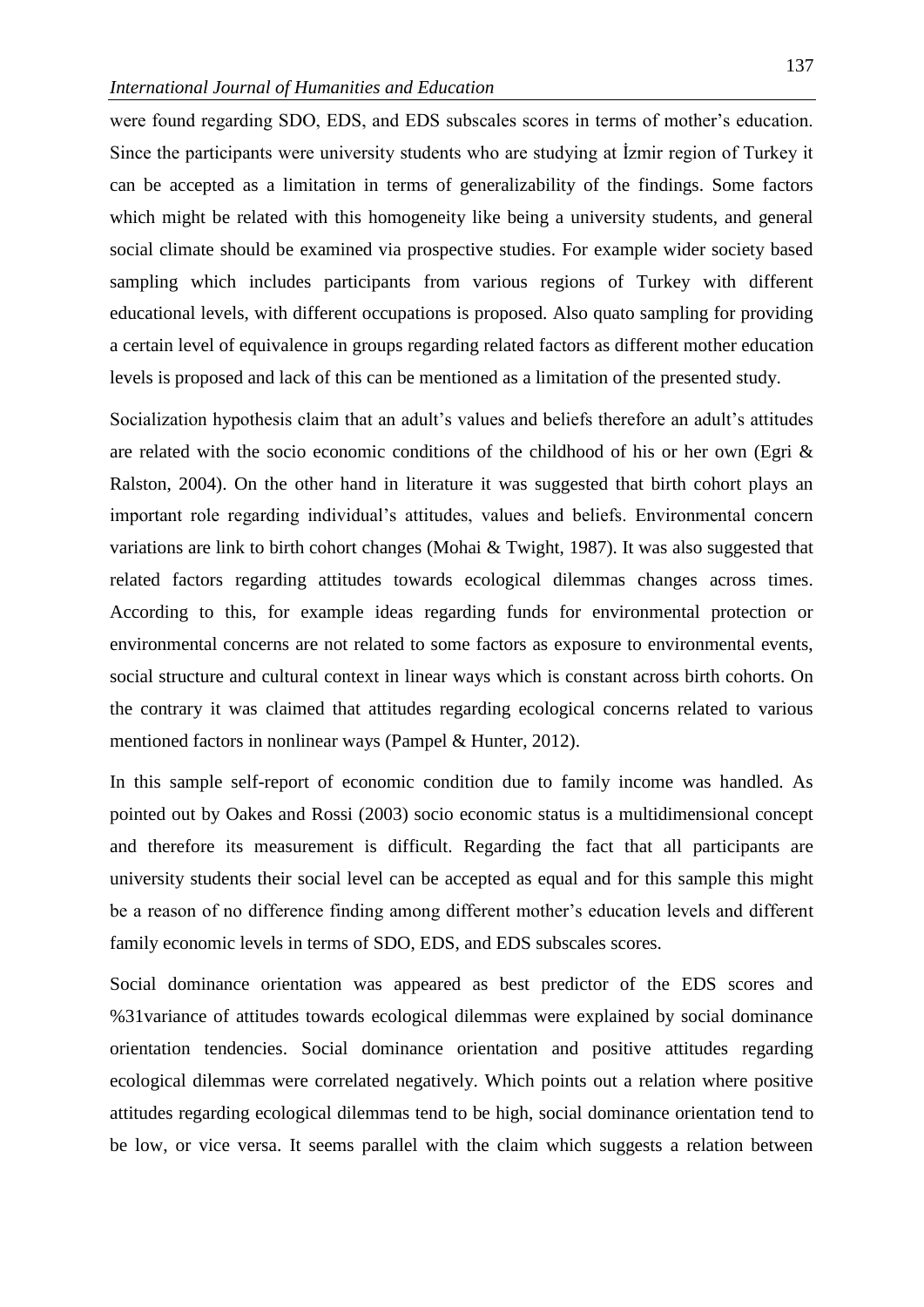social dominance orientation and environmental unsensitivity and rejection of some ecologically important unbalances (Jylhä, Cantal, Akrami, & Milfont, 2016).

It was claimed that world view of individuals who are high in social dominance orientation would be more competitive and less cooperating with the 'others' (Duckitt, 2001). It was also informed that lower cooperativeness character dimension is related with higher social dominance tendencies (Okumuşoğlu, 2017). These mentioned results seems parallel with the result of the current study which points out that positive attitudes regarding ecological dilemmas tend to be less in people whose social dominance orientation tend to be high.

The aim of this study was examination of relationship between social dominance orientation and attitudes towards ecological dilemmas. As can be seen from the results, social dominance orientation and attitudes regarding ecological dilemmas were found negatively related with each other. As previously mentioned, dualistic conceptualizations creates a separation between mankind and nature (Purser, Park, & Montuori, 1995) and social constructions regarding nature-human conceptualizations are affecting the mankind-nature relationships. Therefore it seems obvious that 'humanity' and 'nature' dualism provide opportunity regarding legitimatization of destructive dominance of mankind. On the other hand since mankind is part of the nature (Purser et al., 1995), priority and importance of global ecological balance should be understood before carelessness regarding ecosystems will push the ecologically unbalanced condition of globe to go beyond the limits of reversible destruction (McKibben, 1989; UNEP-WCMC, 2016). Although the legitimatization of discrimination and hence justification of system, works through superiority beliefs (Jost & Banaji, 1994), people who are not sensitive enough regarding ecological dilemmas need to be discover the fact that without suitable natural environment, nobody could be able to survive. For example without oxygen which is by product of photosynthesis of plants -and which has survival value for mankind too- the world will not be suitable for any breathing animals' life, including "superior"(!) ones.

Therefore, as a conclusion, prospective studies regarding educational plans are needed and proposed since findings emphasize the importance of working for lowering social dominance attitudes and improving ecological sensitivity before unbalances regarding ecosystems go beyond the limits of reversible destruction. Also, as some other suggestions for future research, studies with wider society based quato sampling which includes participants from various regions of Turkey with different educational levels, with different occupations and family backgrounds are also proposed.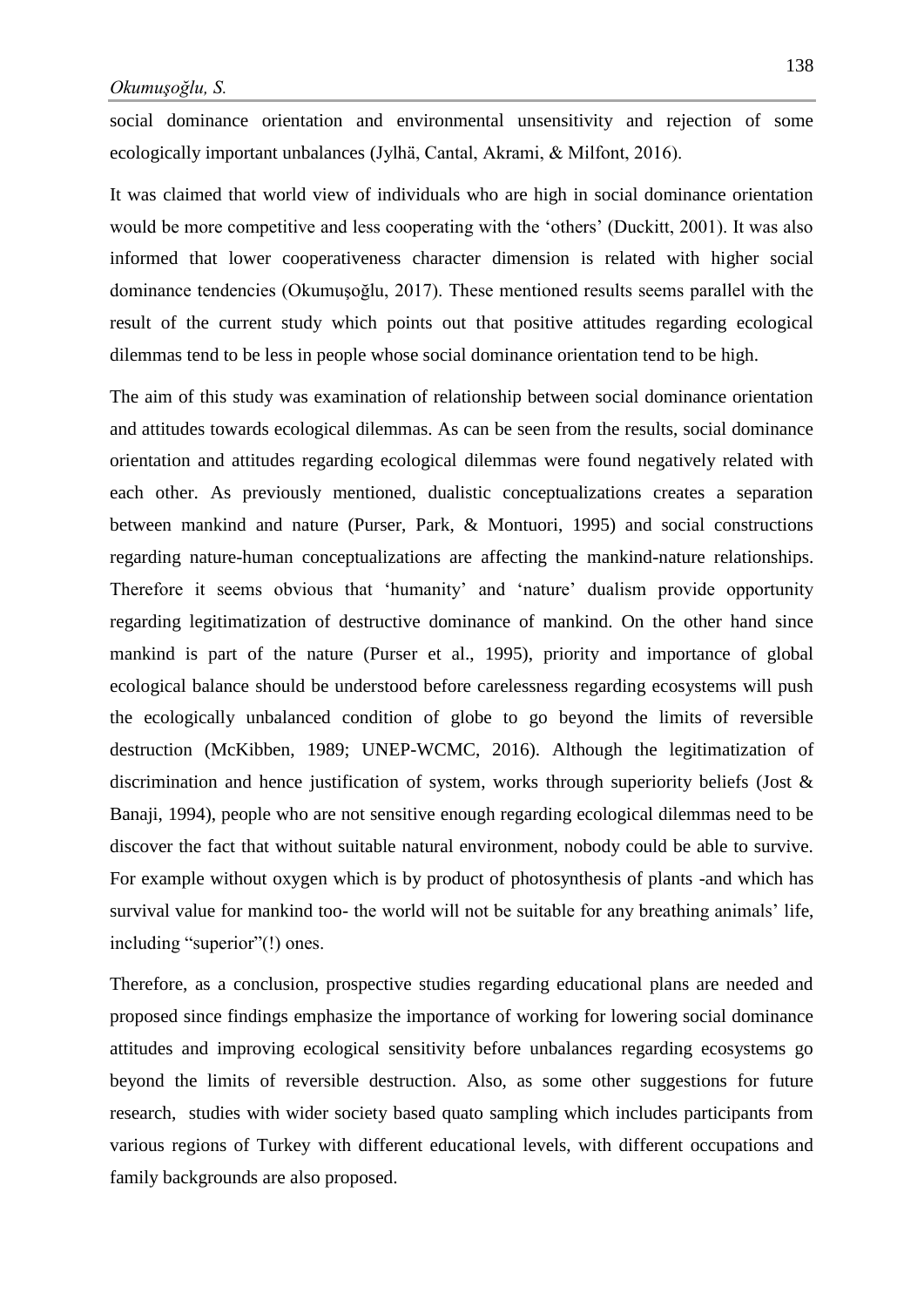#### **References**

- Basu, S., Zuo, X., Lou, C., Acharya, R., & Lundgren, R. (2017). Learning to be gendered: Gender socialization in early adolescence among urban poor in Delhi, India, and Shanghai, China. *Journal of Adolescent Health*, 61(4), 24-29. doi: 10.1016/j. jadohealth.2017.03.012.
- Dambrun, M., Duarte, S., & Guimond, S. (2004). Why are men more likely to support groupbased dominance than women? The mediating role of gender identification. *British Journal of Social Psychology,* 43, 287–297.
- Duckitt, J. (2001). *A dual-process cognitive-motivational theory of ideology and prejudice*. InM. P. Zanna (Ed.), Advances in experimental social psychology (Vol. 33, pp. 41– 113). San Diego, CA: Academic Press.
- Egri, C.P., & Ralston, D.A.(2004). Generation cohorts and personal values: A comparison of China and the United States. *Organization Science*,15(2), 210–220.
- Jost, J. T., & Banaji, M. R. (1994). The role of stereotyping in system justification and the production of false consciousness, *British Journal of Social Psychology*, 33(1), 1-27.
- Jylhä, K. M., Cantal, C., Akrami, N., & Milfont, T. L. (2016). Denial of anthropogenic climate change: Social dominance orientation helps explain the conservative male effect in Brazil and Sweden. *Personality and Individual Differences*, 98, 184–187.
- Kagesten, A., Gibbs, S., Blum, R.W., Moreau, C., Chandra-Mouli, V., Herbert, A., & Amin, A. (2016). Understanding factors that shape gender attitudes in early adolescence globally: A mixed-methods systematic review. *PLoS One*, 11(6):e0157805. Epub 2016 Jun 24.
- Karaçanta, H. (2002). *Üniversite öğrencilerinin sosyal baskınlık yönelimi ve başka bazı değişkenler açısından karşılaştırılması*. Yayınlanmamış doktora tezi, Ankara Üniversitesi Sosyal Bilimler Enstitüsü, Ankara.
- Mohai, P., & Twight, B.W. (1987). Age and environmentalism: An elaboration of the Buttel model using national survey evidence. *Social Science Quarterly,* 68,798–815.
- Mc.Kibben, W. (1989). *The end of nature*. New York: Anchor books.
- Milfont, L. T., Richter I., Sibley, G. C., Wilson, S. M., & Fischer, R. (2013). Enviromental consequences of the desire to dominate and be superior. *Personality and Social Psychology Bulletin,* 39 (9), 1127-1138.
- Oakes, J.M., & Rossi, P.H. (2003). The measurement of SES in health research: Current practice and steps toward a new approach. *Social Science & Medicine*, 56(4),769-784.
- Okumuşoğlu, S. (2017). Sosyal baskınlık yöneliminin kişilik özellikleriyle ilişkisi. *Ulakbilge,* 5 (12), 881-895.
- Pampel, F.C., & Hunter, L.M. (2012). Cohort change, diffusion, and support for environmental spending in the united states. *American Journal of Sociology, 118*(2), 420-448.
- Pfeifer, J. E., & Bernstein, D. J. (2003). Expressions of modern racism in judgments of others: Therole of task and target specificity on attributions of guilt. *Social Behavior and Personality: Aninternational journal,* 31, 749–766. http://doi.org/fh6dnx